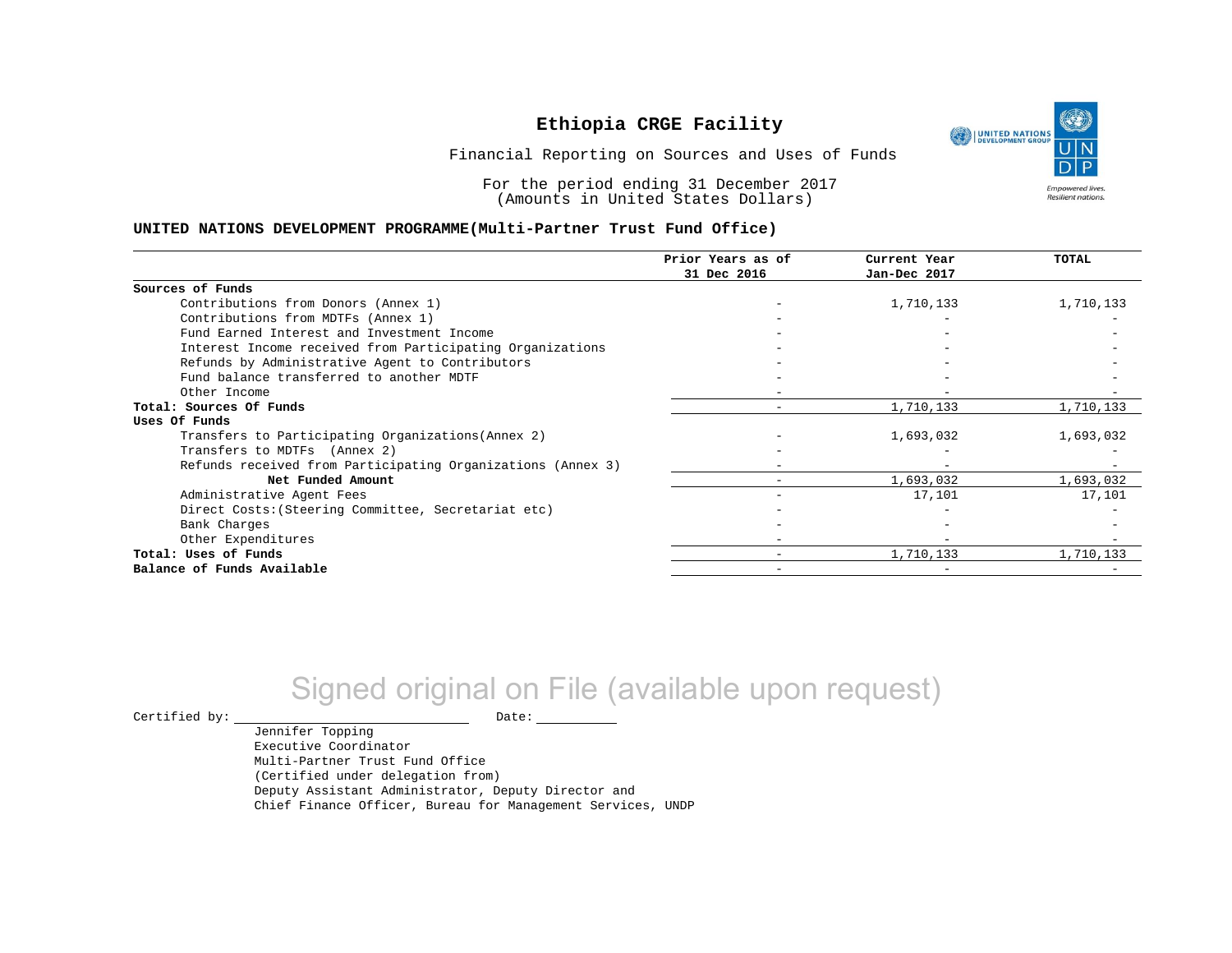

Financial Reporting on Sources and Uses of Funds

For the period ending 31 December 2017 (Amounts in United States Dollars)

#### **UNITED NATIONS DEVELOPMENT PROGRAMME(Multi-Partner Trust Fund Office)**

**Annex - 1: Contributions**

|                      | Prior Years as of | Current Year | TOTAL     |
|----------------------|-------------------|--------------|-----------|
|                      | 31 Dec 2016       | Jan-Dec 2017 |           |
| From Contributors    |                   |              |           |
| GOVERNMENT OF NORWAY | -                 | 1,710,133    | 1,710,133 |
| Total: Contributions | -                 | 1,710,133    | 1,710,133 |

# Signed original on File (available upon request)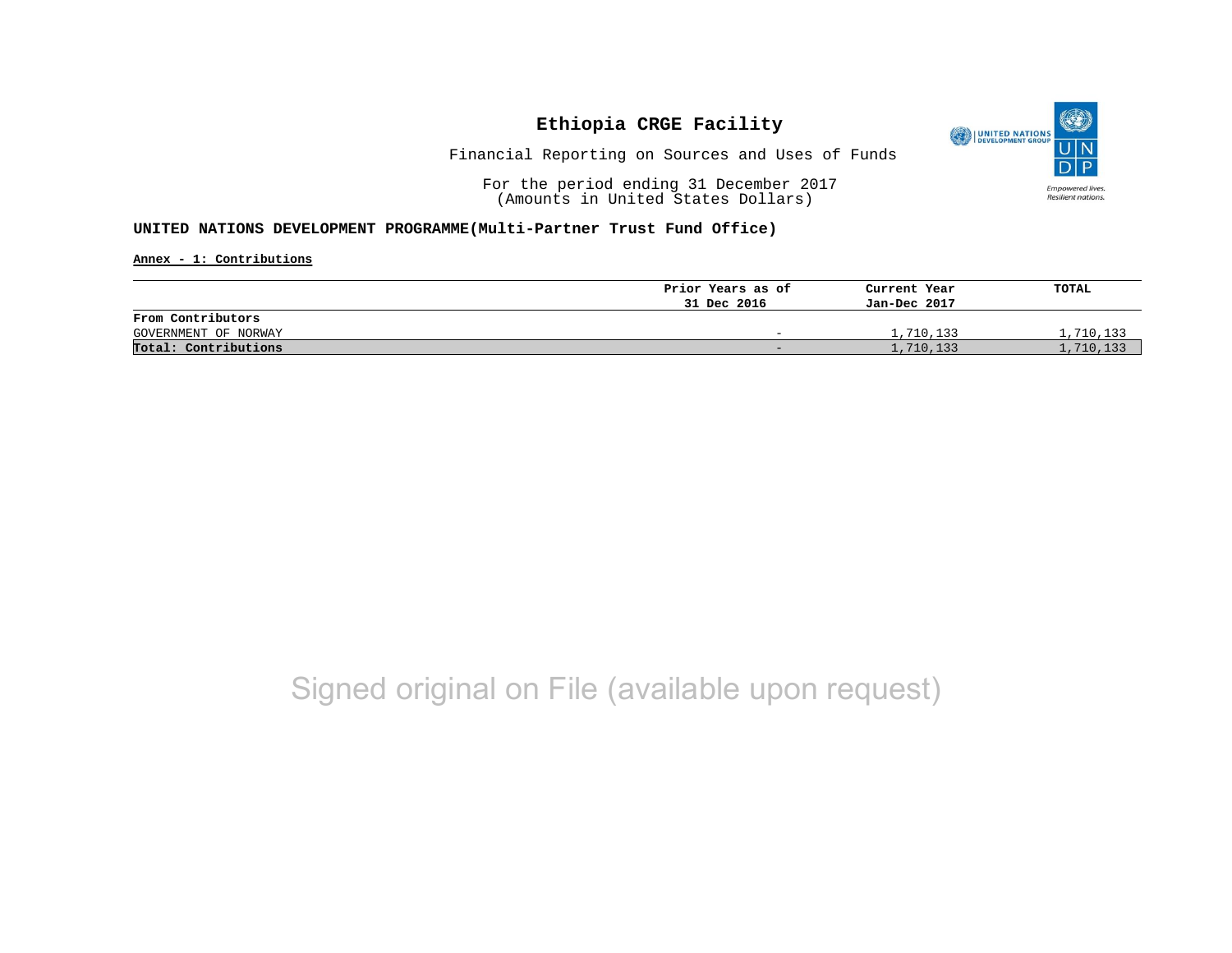

Financial Reporting on Sources and Uses of Funds

For the period ending 31 December 2017 (Amounts in United States Dollars)

#### **UNITED NATIONS DEVELOPMENT PROGRAMME(Multi-Partner Trust Fund Office)**

**Annex - 2: Transfers**

|                                | Prior Years as of        | Current Year | TOTAL     |
|--------------------------------|--------------------------|--------------|-----------|
|                                | 31 Dec 2016              | Jan-Dec 2017 |           |
| To Participating Organizations |                          |              |           |
| <b>UNDP</b>                    | $\overline{\phantom{0}}$ | 1,693,032    | 1,693,032 |
|                                |                          |              |           |
| Total Transfers                | $\overline{\phantom{0}}$ | 1,693,032    | 1,693,032 |
|                                |                          |              |           |

## Signed original on File (available upon request)